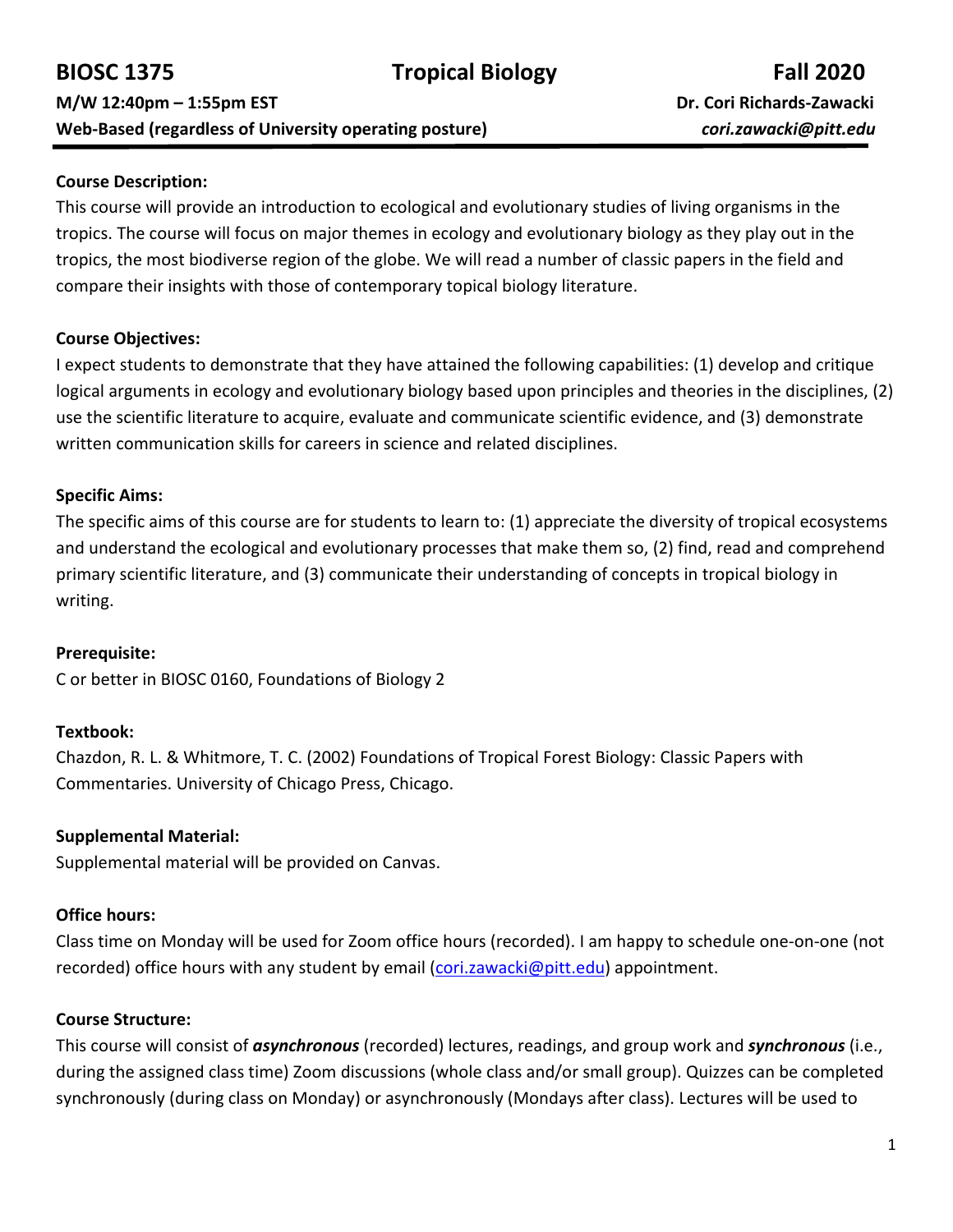introduce new material and discussions will give you a chance to discuss lecture and reading material and work on assigned questions (with me and with your classmates) to improve understanding.

In this course we will be using Canvas as the Learning Management System. Asynchronous lectures will be recorded using Zoom. Synchronous course meetings will take place on Zoom and will also be recorded. These recordings will be available on Canvas and are only for use by students in this course during this term. Quizzes will be administered using Canvas. You will be able to access all of these platforms for the course through Canvas.

# **Quizzes:**

There will be no midterm or final exams in this class. Instead you will take six quizzes, each covering two of the 12 units of the course. Quizzes must be started and completed between 1:00 and 7:00pm EST on Mondays. You will have 30 minutes, once you begin your quiz, to complete it. You **may** use your own written notes, your textbook, or any of the class material that is available on Canvas during your quiz, but beware of the 30 minute time limit. You may not share your answers or any information about the quiz with your classmates. If it helps your overall grade, I will drop one quiz and have the quiz portion of your overall grade **(50%)** be calculated based on your top 5 quiz scores. Oral makeup quizzes (on Zoom with the instructor) will be available to students with a valid reason for missing an online quiz window.

### **Groups:**

At the beginning of the term you will be placed into a study group of 5 – 6 students. You will work within this group on your discussion questions (see below) and final paper (see below). I will do my best to put you into groups that work well for your particular situation this semester, but please reach out to me if you would like to be moved to another group and I will do my best to accommodate you.

# **Discussion Questions:**

Each unit of the course has a set of discussion questions associated with it. You are responsible for submitting *draft answers* to these questions individually *by the start of class (12:40pm EST)* each *Wednesday*. These draft answers will not be graded, but you will receive 2 points for each unit in which you submit an on time, reasonable attempt (i.e., typing random text does not earn you a point, 'reasonable' is up to my discression) for all questions. Answering some (but not all questions) on time will earn you 1 point. *Your total score for draft questions (out of the possible 24 across the term) will make up 10% of your final grade.*

Between Wednesday's class time (which will be devoted to group discussions of these questions) and *Friday at 7pm EST*, everyone must individually submit their *final answers* to all questions. However, the idea is for you to work on these in groups (so it is ok if all answers submitted within a group are identical. They need not be if, for example, there was disagreement on how to answer the question or some individuals chose not to work within their group). Each week I will grade the final answers from students in a randomly chosen subset of groups (you will not know each week whether your final answers will be graded or not). *Everyone will be graded on their final answers to 4 sets of questions. The average of all four question set grades will be worth 20% of your total grade.*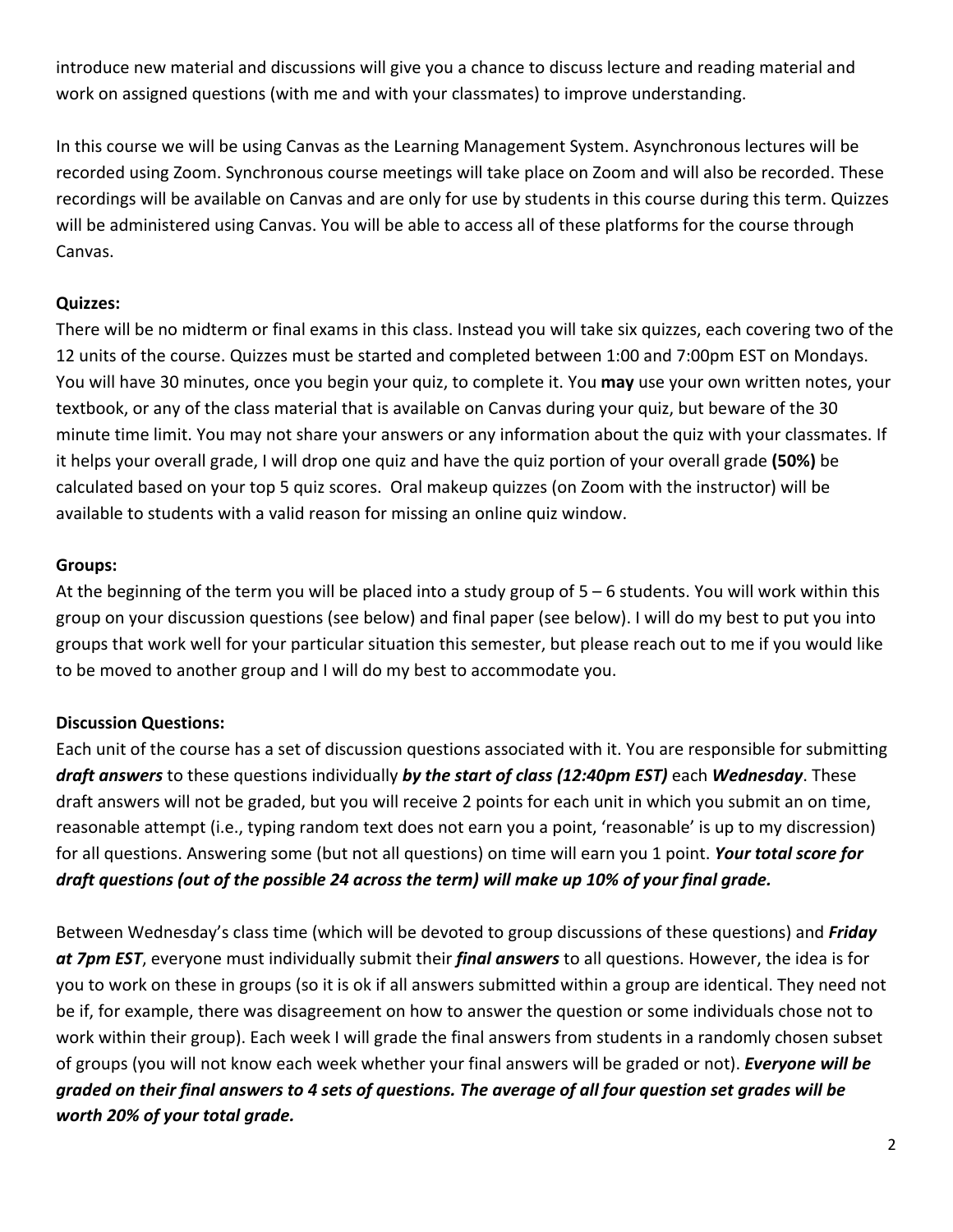### **Final paper:**

Throughout the course, your group will work together to choose a journal article (related to tropical biology) and write a review of it. The details of this assignment can be found on Canvas. By Friday, October 16<sup>th</sup> your group must submit your chosen article to me, along with a paragraph description of why you chose it **(5% of**  total grade). You have the option to turn in a draft of your review of the journal article by Friday, October 30<sup>th</sup> for feedback or to simply turn in a *single (final) draft by Friday November 20th. The grade your group receives on its paper will make up 15% of your total grade.*

### **Attendance:**

Attendance and participation in class Zoom sessions on Mondays and Wednesdays is strongly encouraged but not mandated or graded.

#### **Course Grades:**

Final grades for this course will be calculated as follows:

| Quizzes (best 5 or 6 out of 6)                            |            |  |  |  |  |  |  |
|-----------------------------------------------------------|------------|--|--|--|--|--|--|
| Unit question drafts (due Wednesdays)                     | 10%        |  |  |  |  |  |  |
| Unit question final answers (due Fridays, 4 of 12 graded) | <b>20%</b> |  |  |  |  |  |  |
| Journal article and paragraph (due 10/16)                 | .5%        |  |  |  |  |  |  |
| Final review paper (due 11/20)                            | 15%        |  |  |  |  |  |  |

**Grading Policy:** Course grades will be determined according to a straight scale. Percentages are not rounded up (*example*: a student with 92.6% average would receive an A-, not an A in the course).

| A+ | $96 - 100%$ |
|----|-------------|
| А  | 93 – 96%    |
| А- | $90 - 92%$  |
| B+ | 87 – 89%    |
| R  | 83 – 86%    |
| B- | $80 - 82%$  |
| C+ | $77 - 79%$  |
| C  | $73 - 76%$  |
| C- | $70 - 72%$  |
| D+ | 67 – 69%    |
| D  | 63 – 66%    |
| D- | 60 – 62%    |

#### **Academic Integrity:**

Cheating/plagiarism will not be tolerated. Students suspected of violating the University of Pittsburgh Policy on Academic Integrity, from the February 1974 Senate Committee on Tenure and Academic Freedom reported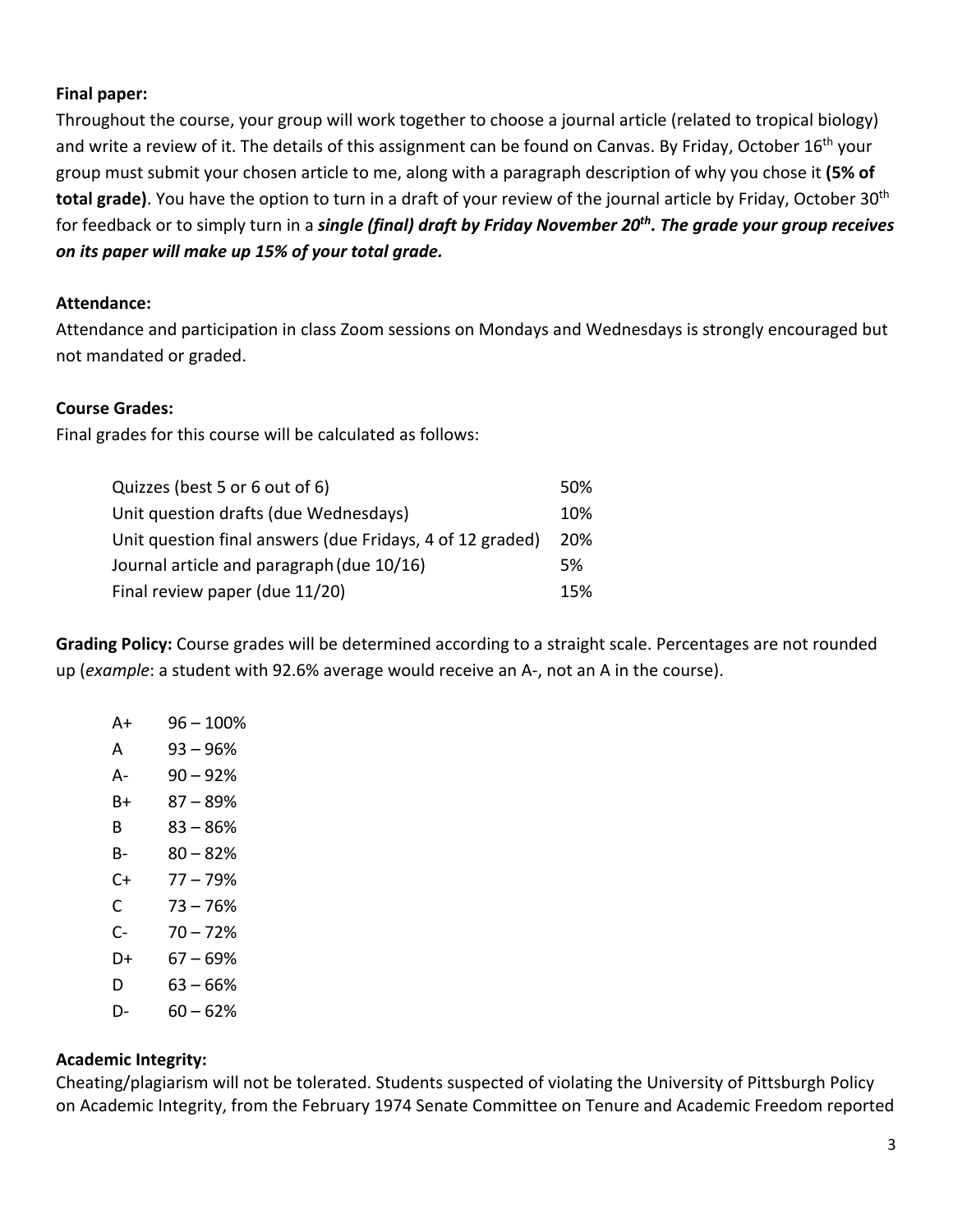to the Senate Council, will be required to participate in the outlined procedural process as initiated by the instructor. A minimum sanction of a zero score for the quiz or exam will be imposed. View the complete policy at [www.cfo.pitt.edu/policies/policy/02/02-03-02.html.](http://www.cfo.pitt.edu/policies/policy/02/02-03-02.html)

# **Turnitin:**

Students agree that by taking this course all required assignments may be subject to submission for textual similarity review to Turnitin.com for the detection of plagiarism. All submitted papers will be included as source documents in the Turnitin.com reference database solely for the purpose of detecting plagiarism of such papers. Use of Turnitin.com page service is subject to the Usage Policy and Privacy Pledge posted on the Turnitin.com site.

# **E-mail Communication Policy:**

Each student is issued a University e-mail address (username@pitt.edu) upon admittance. This e-mail address may be used by the University for official communication with students. Students are expected to read e-mail sent to this account on a regular basis. Failure to read and react to University communications in a timely manner does not absolve the student from knowing and complying with the content of the communications. The University provides an e-mail forwarding service that allows students to read their e-mail via other service providers (e.g., Hotmail, AOL, Yahoo). Students that choose to forward their e-mail from their pitt.edu address to another address do so at their own risk. If e-mail is lost as a result of forwarding, it does not absolve the student from responding to official communications sent to their University e-mail address. To forward e-mail sent to your University account, go to [http://accounts.pitt.edu,](http://accounts.pitt.edu/) log into your account, click on Edit Forwarding Addresses, and follow the instructions on the page. Be sure to log out of your account when you have finished. For the full E-mail Communication Policy, go to [www.bc.pitt.edu/policies/policy/09/09-10-01.html.](http://www.bc.pitt.edu/policies/policy/09/09-10-01.html))

### **Disability Resources:**

If you have a disability for which you are, or may be, requesting an accommodation, you are encouraged to contact both the instructor for this course and the Office of Disability Resources and Services, 140 William Pitt Union, 412-648-7890/412-624-3346 (Fax), as early as possible in the term. Disability Resources and Services will verify your disability and determine reasonable accommodations for this course.